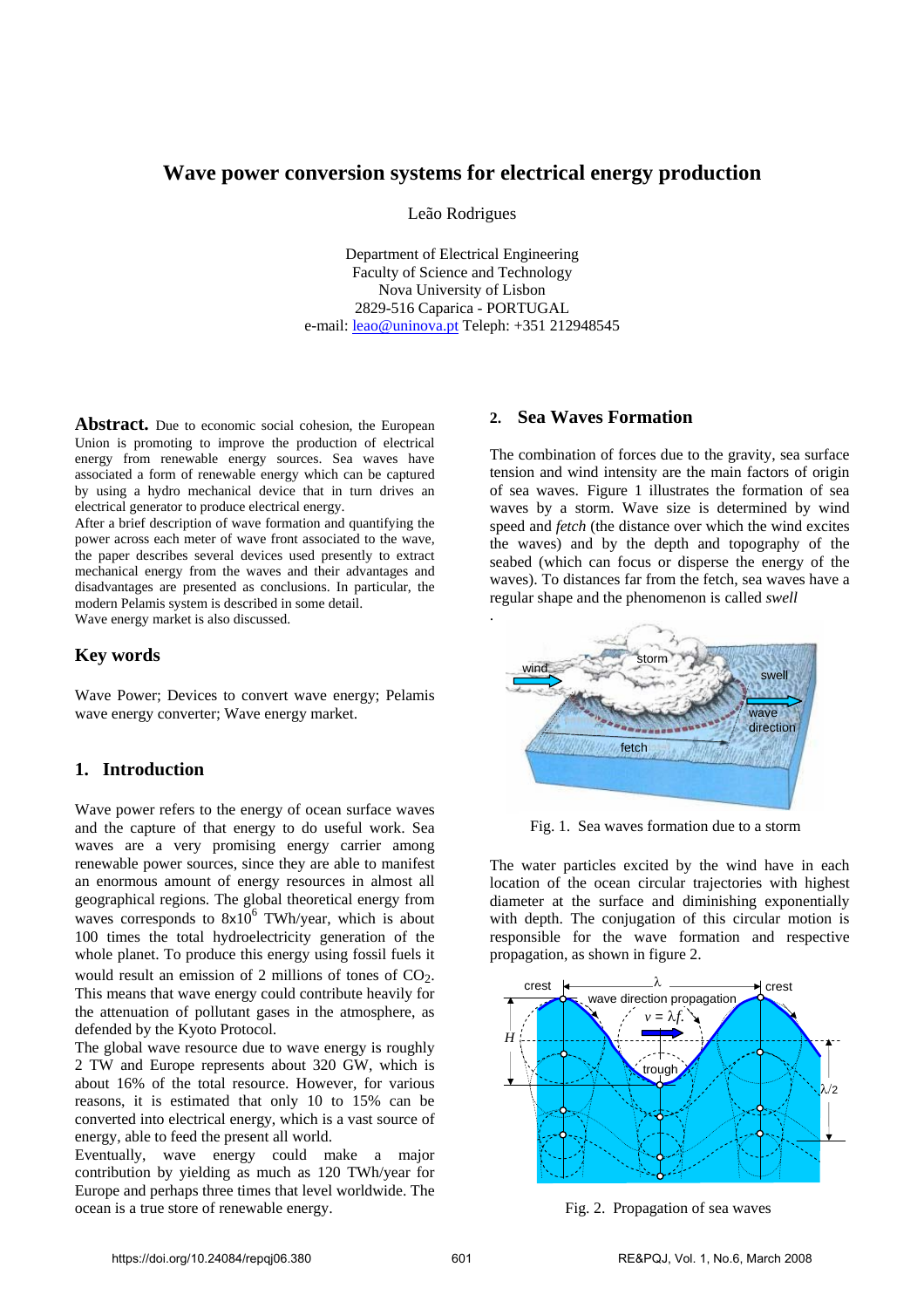The distance between two consecutive *crests*, or two consecutive *troughs*, defines the *wavelength* λ. Wave *height H* (crest to trough) is proportional to wind intensity and its duration.

The wave *period T* (crest to crest) is the time in seconds needed for the wave travelers the wavelength  $\lambda$  and is proportional to sea depth. The frequency  $f = 1/T$  indicates the number of waves that appears in a given position. Consequently the wave speed is  $v = \lambda/T = \lambda/f$ . The ratio λ/2*H* is called the wave *declivity* and when this value is greater than 1/7 can be proved that the wave becomes unstable and vanishes.

Longer period waves have relatively longer wavelengths and move faster. Generally, large waves are more powerful.

## **3. Power Associated to a Sea Wave**

Ocean waves transport mechanical energy. The power associated with a wave of wavelength  $\lambda$  and height H and a front *b* is given by

$$
P = \frac{1}{2}\rho g H^2 \lambda b \tag{1}
$$

where  $\rho$  is the water specific weight and *g* is the gravity acceleration. The power across each meter of wave front associated to an uniform wave with height *H* (m) and wavelength  $\lambda$  (m) is then

$$
P_u = \frac{P}{b} = \frac{1}{2} \rho g H^2 \lambda \tag{2}
$$

and is expressed in W/m.

During a "tsunami", waves far from the beach have long wavelength  $\lambda_1$  a small height  $H_1$  but great power. When the waves propagate into the beach the power is kept almost constant (neglecting friction) and the wavelength decreases to  $\lambda_2$ . Therefore, Eq. (2) shows that the height of the wave must increases to square  $H_2^2$  in order to maintain  $P_u$  constant, as illustrated in figure 3. These big waves have devastated effects on the beach!



Fig.3 Formation of a "tsunami"

For irregular waves of height *H* (m) and period *T* (s), an equation for power per unit of wave front can be derived as

$$
P_i \cong 0.42H^2T \tag{3}
$$

and is expressed in kilowatts per meter (kW/m) of wave front. It is significant to note that wave power varies with the square of wave height. Then, when wave height is doubled generates four times as much power [1].

Excluding waves created by major storms, the largest waves are about 15 meters high and have a period of about 15 seconds. According to the Eq.(3), such waves carry about 1700 kilowatts of potential power across each meter of wave front. A good wave power location will have an average flux much less than this, perhaps about 50 kW/m. The Atlantic waves along northwest cost have an average value o 40 kW/m.

## **4. World Resource of Wave Power**

Wave energy is unevenly distributed over the globe. Figure 4 shows an Atlas of the global power density distribution of the oceans where the numbers indicate kW/m. The north and south temperature zones have the best sites for capturing wave power. The prevailing winds in these zones blow strongest in winter. Increased wave activity is found between the latitudes of 30° and  $60^\circ$  on both hemispheres, induced by the prevailing western winds blowing in these regions



Fig.4 Global wave power distribution in kW/m

The oceanic wave climate (i.e. far offshore) offers enormous levels of energy. As waves approach the shore, energy is dissipated, leading to lower wave power levels on the shoreline. Therefore, the energy availability is sensitive to location and the distance from the shoreline**.**

## **5. Types of Wave Power Mechanisms**

The sea wave's motion can be converted into mechanical energy by using proper wave power mechanisms. There are currently about 40 types of mechanisms for exploiting the energy available in waves, several of which are now being constructed. These devices are generally categorized by location installed and power take-off system.

Locations are *shoreline*, *nearshore* and *offshore*. Power take-off systems can be oscillating column of water, underwater pneumatic systems, wave dragon system and oscillating bodies system. Also these mechanisms can be lying on the bottom of the sea, on the shoreline and on sea level.

Description of these systems is following presented.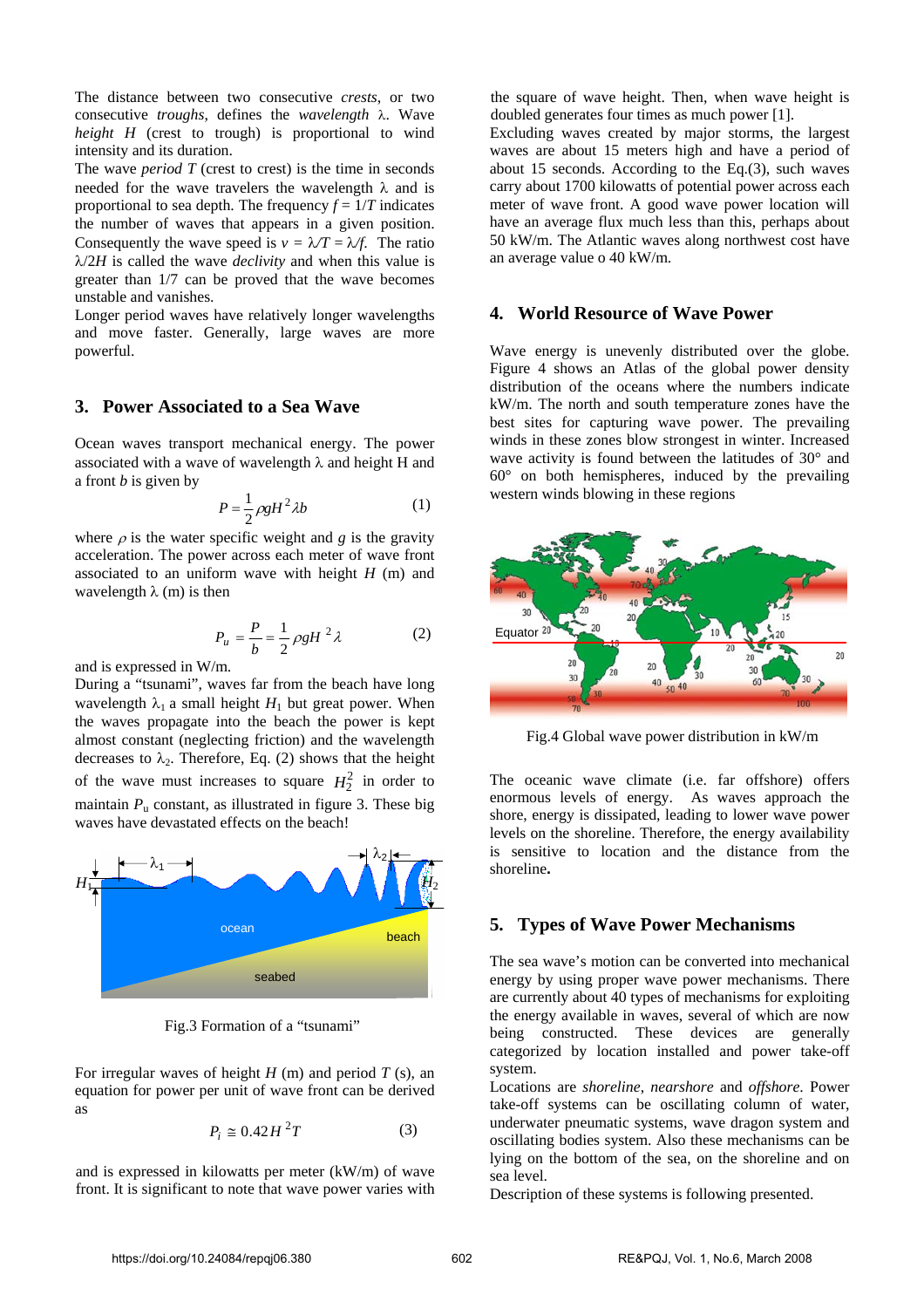#### • **Shoreline Locations**

#### *A Oscillating Water Column*

This system consists of a chamber built in shoreline cost with the layout shown in figure 5. The motions of ocean/sea waves push an air pocket up and down behind a breakwater. Then the air passes through an air turbine. Next, when the wave returns to the sea, an air depression will circulate through the turbine in the opposite sense. However, this turbine has been designed to continue turning the same way irrespective of the direction of the airflow.



Fig. 5 Oscillating column of water system

This is a rectifier Wells turbine type, designed by Professor Alan Wells of Queen's University, which drives an electric generator mounted on the same shaft, as illustrated in figure 6. To control the air pressure inside the camera a valve in parallel (sometimes in series) with the turbine is used.



Fig. 6 Generator / rectifier air turbine group

The generator delivers power into the grid with constant frequency and rms voltage. Because the turbine rotates with a variable speed a synchronous machine is not appropriate. Instead, a double fed wound rotor induction generator is used, as shown diagrammatically in figure 7. The wound rotor is fed by the stator using a converter and with this arrangement the frequency and voltage is kept constant for a large range of turbine speed variation.

A prototype of 40 kW using an asynchronous generator was installed in Pico Island, Azores, Portugal, and an optimal overall efficiency of 35 % was claimed [2,3,4].



Fig. 7 Wound induction generator variable speed diagram

The problem with this pneumatic system is that the rushing air can be very noisy, unless a silencer is fitted to the turbine. But the noise is not a huge problem anyway, as the waves make quite a bit of noise themselves.

## *B Pendulum System*

The Pendulum system is also installed in the shoreline and consists of a parallelepiped concrete box, which is open to the sea at one end, as shown in figure 8.



Fig.8 Pendulum system

A pendulum flap is hinged over this opening, so that the actions of the waves cause it to swing back and forth. This motion is then used to power a hydraulic pump and an electric generator.

## • **Nearshore Locations**

## *C Offshore Wave Dragon System*

Wave Dragon System is a floating slack-moored energy converter of the overtopping type that can be displayed in a single unit or in arrays. Groups of 200 Wave Dragon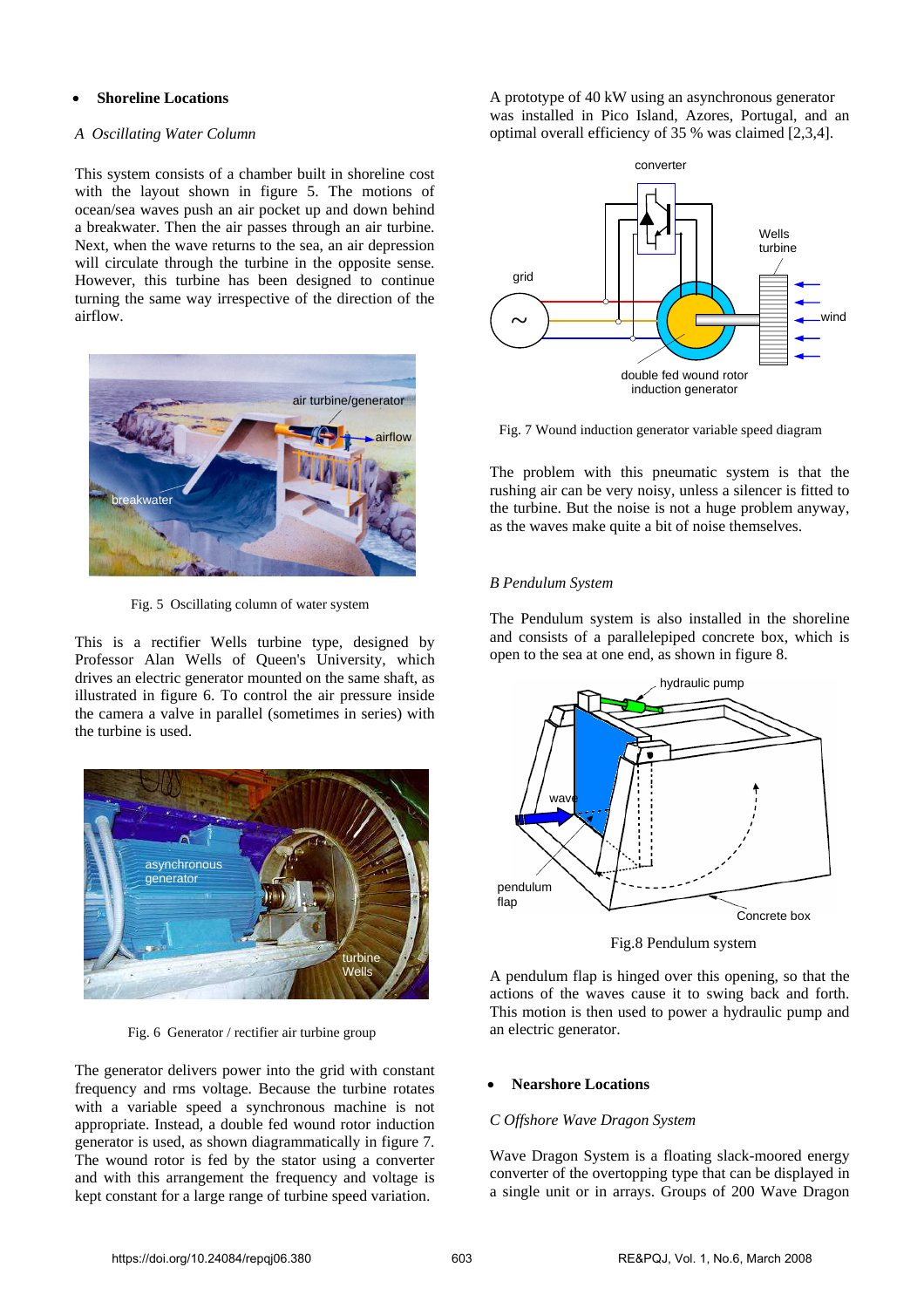units result in a wave power park with a capacity comparable to a traditional fossil fuel based power plant. The Wave Dragon system was the world's first nearshore wave energy converter producing power for the grid. The basic idea of this system consists of two large "arms" that focus waves up a ramp into a reservoir. The water returns to the ocean by the force of gravity via a low head hydro turbine which drives an electric generator. Figure 9 illustrates this principle



Fig. 9 Wave Dragon System Principle

Wave Dragon is a very simple construction and only the turbines are the moving parts. This is essential for any device bound for operating nearshore where the extreme forces seriously affect any moving parts. In comparison with traditional hydroelectric power stations, this new technology is competitive. Figure 10 shows a photograph of the Wave Dragon system installed nearshore



Fig. 10 Wave Dragon System Installation Nearshore

The Wave Dragon concept combines existing, mature nearshore and hydro turbine technology in a novel way. Due to its size service, maintenance and even major repair works can be carried out at sea leading to low cost relative to others systems.

#### • **Offshore Locations**

#### *D Power Buoy*

This system utilizes the Power Buoy technology which consists of modular ocean-going buoys, as shown in figure 11.The rising and falling of the waves moves the buoy-like structure creating mechanical energy which is converted into electricity and transmitted to shore by means a secure, undersea transmission line.

A buoy with 40 kW power has a diameter of 4 m and is 16 m long, with approximately 5 m of the unit rising



Fig. 11 Power Buoy

above the ocean surface. Using the three-point mooring system, they are designed to be installed about 8 km offshore in water 40 to 60 m deep.

### *E Salter's Duck System*

One of the first methods to extract mechanical energy from the waves was invented in the 1970s by Professor Stephen Salter of the University of Edinburgh, Scotland, in response to the Oil Crisis. A cross section of the Salter cam (or Duck) is shown in figure 12 and can be moored, to distances of 80 km of the cost. The cam rotates about its axis and is shaped to minimize back-water pressures.



Fig. 12 Salter's Duck system

Conversion of the float movement into electrical energy is difficult because of the slow oscillations. While it continues to represent the most efficient use of available material and wave resources, the machine has never gone to sea, primarily because its complex hydraulic system is not well suited to incremental implementation, and the costs and risks of a full-scale machine would be high. Most of the prototypes being tested absorb far less of the available wave power, and as a result their mass/power ratio remain far away from the theoretical maximum [5].

## *F Pelamis Wave Energy Converter*

The Pelamis Wave Energy Converter, a Scottish invention, consists of six articulated cylinders of 3.5 m in diameter and 30 m in length (floaters) articulated connected to four cylinders of 3.5 m in diameter and 5 m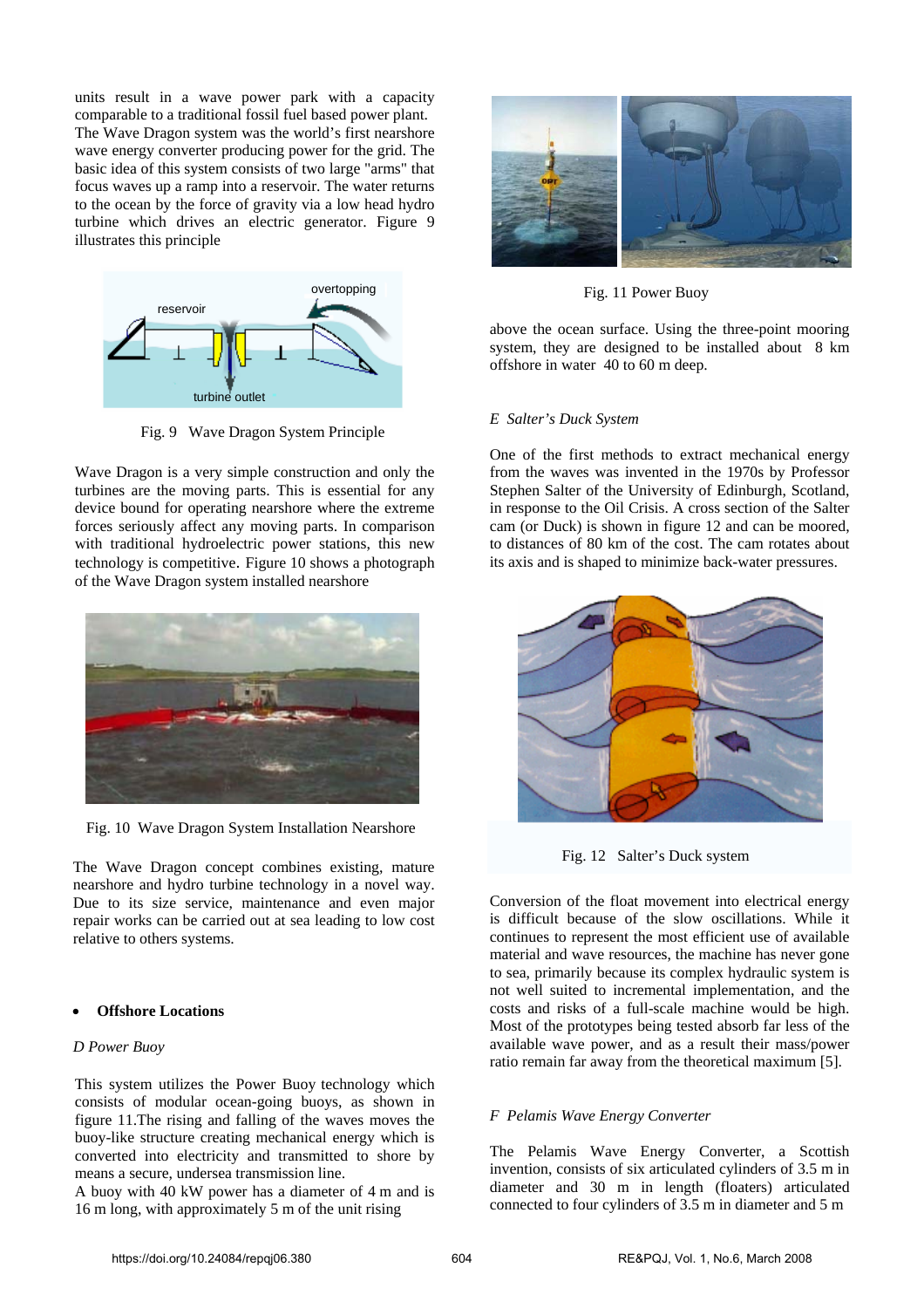in length (power modules) This articulated structure with 140 m in a total length is placed 2/3 semi-submerged offshore in deep waters, as shown in figure 13. Due to the waves, this structure up and down and side to side as a sea snake (Pelamis in Greek).



Fig. 13 Pelamis Wave Energy Converter

The structure is secured by flexile cables fitted to the seabed. in such way that the float axis is oriented in the predominant wave direction. Figure 14 shows the Pelamis structure anchored to the seabed.



Fig. 14 Pelamis fixation to the seabed

This long, hinged tube as the hinges bend, they pump hydraulic fluid creating pressurized oil to drive a hydraulic motor that drives an electric generator, mounted inside the 5 m floating power module, as shown in figure 15



Fig. 15 Inside view of the power module

Each of these four modules has a 250 kW electric generator giving a total power of 750 kW for each Pelamis unit. A 10 kV three phase power transformer is situated in the front floater and send the electric energy across underwater power cables to a substation in land. Figure 16 shows an association of various numbers of units constituting a wave farm [6].



Fig. 16 Pelamis wave farm

A wave farm utilizing Pelamis technology was recently installed in *Aguçadora Wave Park,* about three miles off Portugal's northern coast, near Póvoa do Varzim, The wave farm initially uses three Pelamis P-750 machines developing a total power of 2.25 MW. Other plans for wave farms include a 3MW array of four 750 kW Pelamis devices in the Orkneys, off northern Scotland, and the 20MW Wave hub development off the north coast of Cornwall, England.

Only one Pelamis-750 placed on the sea of 55 kW/m average intensity will produce per year a total energy of  $2,2x10^6$ kWh. This gives a load factor  $\alpha$  of

$$
\alpha = \frac{2.2 \times 10^6 \text{ kWh}}{750 \text{ kW} (365 \text{ dias} \times 24 \text{ horas})} = 0.34
$$

Usually other devices for extraction wave energy have lower load factors, of the order of 0.25. This calculation shows that the Pelamis system presents a great advantage for future investments and an amazing breakthrough in power generation. The system is safe, easy to install, and not harmful to the environment, although some legislation has to be published.

## *H Wave Roller System*

.



Fig. 17 Wave Roller plate

The Wave Roller System is a plate lying on the bottom of the sea, whose back and forth movement caused by bottom waves is collected by a piston, as illustrated in figure 17.

The piston compresses oil to power a hydraulic motor, which drives in turn an electric generator to produce electrical energy.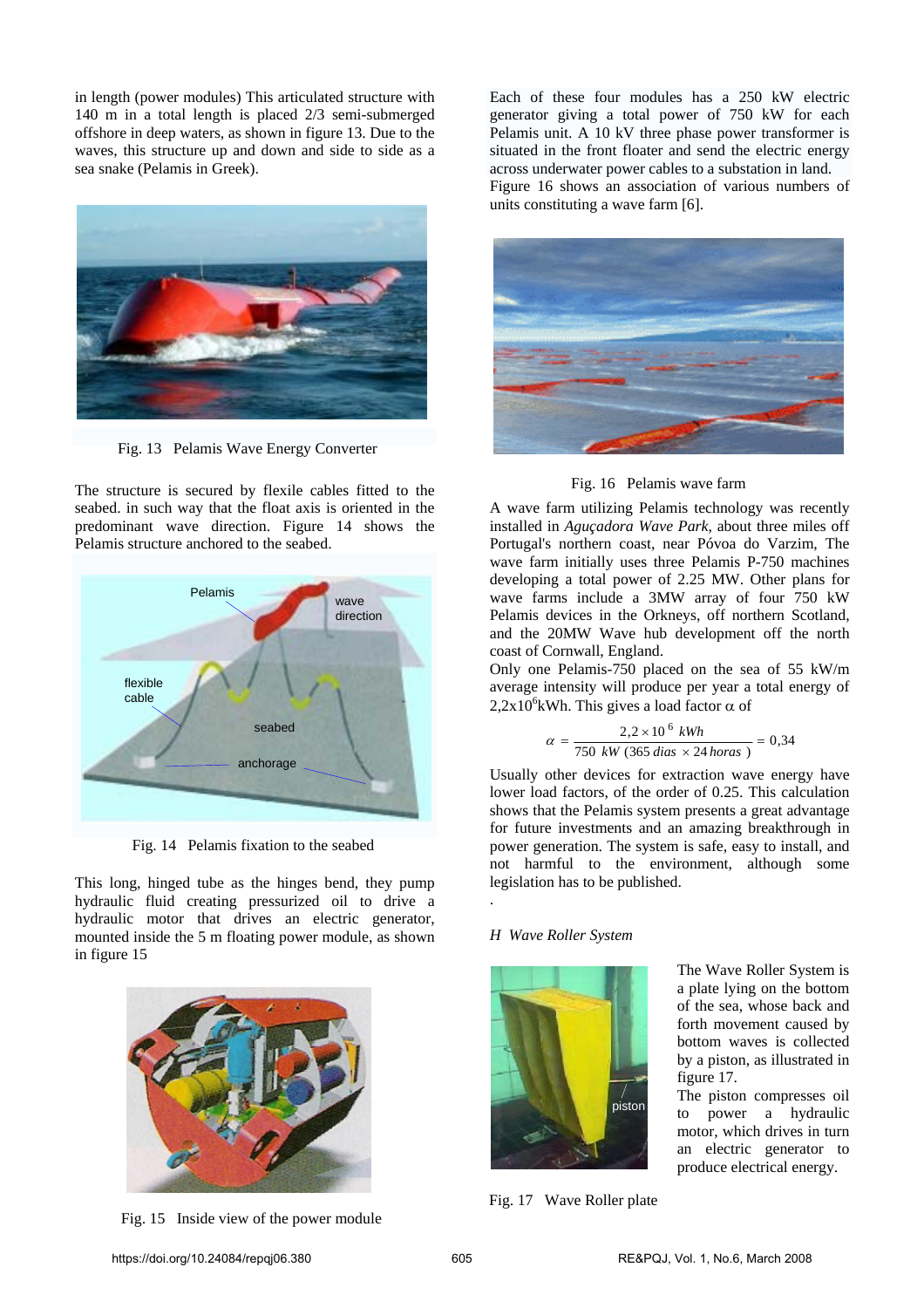This is a typical undersea system used because the bottom waves are more continuous and predictable than surface waves. Figure 18 shows an array of these floating plates placed on seabed.



Fig. 18 Array of Wave Roller plates.

Invisible from the surface, the system has a low environmental impact. Unit plates of 15 kW each are generally used. Contract discussions to install the Wave Roller System are already underway in Finland.

#### *G The Archimedes Wave Swing*

The Archimedes Wave Swing (AWS) is a submerged cylinder shaped buoy, moored to the seabed, at least six metres below the sea surface. Passing waves move an air filled upper casing against a lower fixed cylinder, with the up and down movement converted into mechanical energy, as shown in figure 19.



Fig. 19 Archimedes Wave Swing

The mechanical energy is converted into electrical energy by means a linear synchronous generator. The stator is a fixed coil to seabed. The linear rotor is a permanent magnet connected to the oscillating buoy by means a shaft, as illustrated diagrammatically in figure 20. During the rotor oscillation the linked magnetic flux  $\psi$  with the coil will induce in it, according to Faraday law, an emf given by

$$
e(t) = -\frac{d\psi}{dt} \tag{4}
$$

giving an alternating voltage at coil terminals, which can be applied to an electric load. Compared to most other wave energy devices, the Archimedes Wave Swing also takes up a proportionately smaller area of the sea, in relation to power generated.



Fig. 20 AWS permanent magnet linear electric generator

With a low environmental impact and hazards to shipping, Archimedes Wave Swing system has high power density, it can survive the most violent storms and minimising maintenance at sea.

It is believed that this system will lead directly to the construction of the first mini wave park of Archimedes units in Scottish waters, by the third quarter of 2010, expanding within 12 months to 20 units.

The main early markets for Archimedes Wave Swing will be Scotland, Portugal and Spain.

## *H Bristol Cylinder*

The Bristol Cylinder consists in a floating cylinder that collected the wave's movement. The cylinder is mechanically connected to the energy unit by flexible joints and rods. The rods are moving slowly with cylinder and the reciprocating motion is transferred to the axels in converter unit. This converter unit, called Escone, after his inventor Esko Raikano, is the heart of the system and converts the reciprocating motion to a rotating shaft connected direclty to a generator for generating electrical energy with high efficiency. For the energy unit a suitable slow speed generator will be needed. When transfering converter movements with mechanical arms and rotation